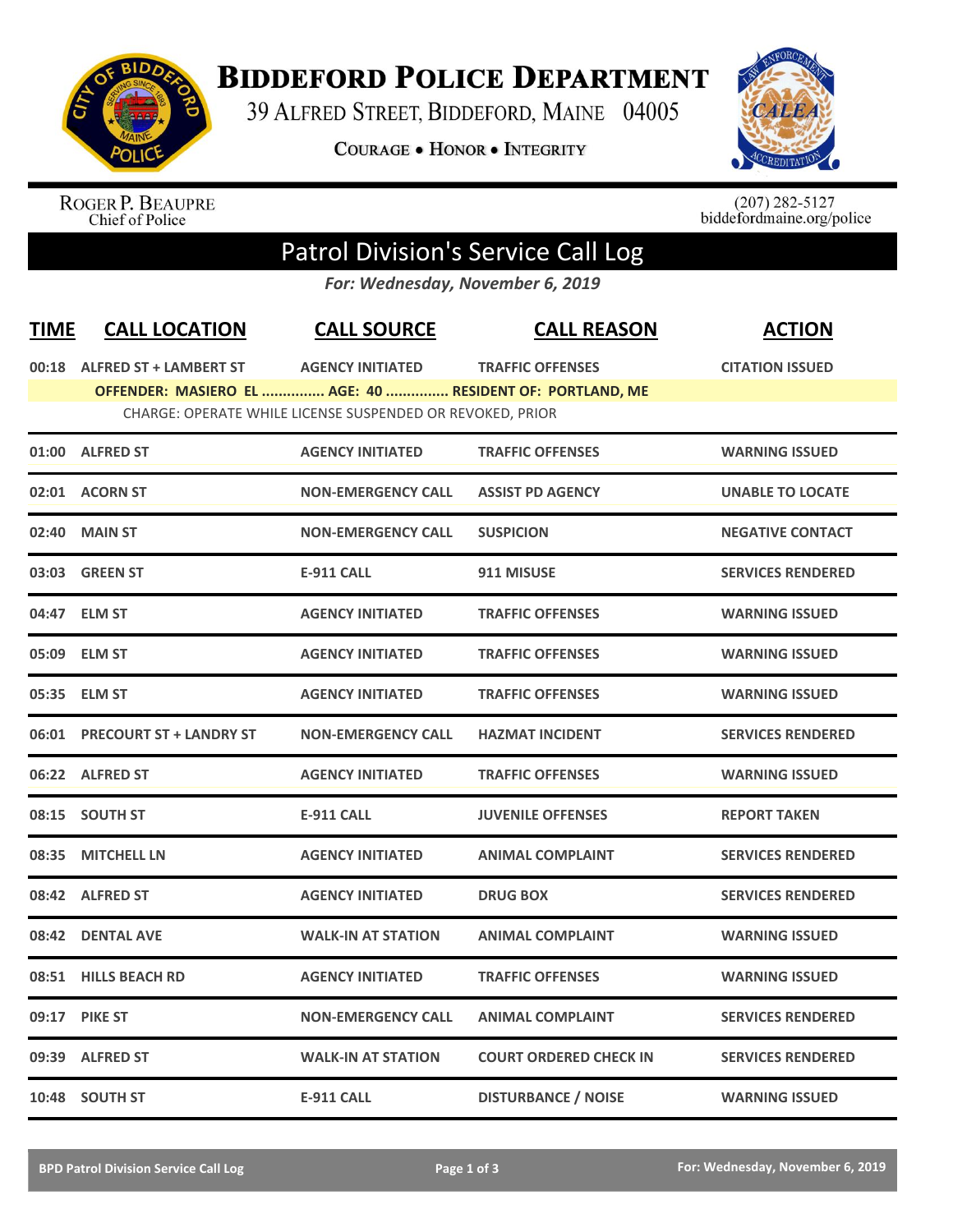| <b>TIME</b> | <b>CALL LOCATION</b>                                                                                                                                                                                                                                        | <b>CALL SOURCE</b>                               | <b>CALL REASON</b>                                          | <b>ACTION</b>                |  |  |
|-------------|-------------------------------------------------------------------------------------------------------------------------------------------------------------------------------------------------------------------------------------------------------------|--------------------------------------------------|-------------------------------------------------------------|------------------------------|--|--|
| 11:10       | <b>WESTERN AVE</b>                                                                                                                                                                                                                                          | <b>AGENCY INITIATED</b>                          | <b>DOMESTIC COMPLAINTS</b>                                  | <b>REPORT TAKEN</b>          |  |  |
| 11:15       | <b>BOULDER WAY</b>                                                                                                                                                                                                                                          | <b>NON-EMERGENCY CALL</b>                        | <b>SHOPLIFTING</b>                                          | <b>ARREST(S) MADE</b>        |  |  |
|             |                                                                                                                                                                                                                                                             | CHARGE: THEFT BY UNAUTHORIZED TAKING OR TRANSFER | OFFENDER: STACY M GRUNDY  AGE: 38  RESIDENT OF: SANFORD, ME |                              |  |  |
|             | 11:22 EMMONS PL                                                                                                                                                                                                                                             | <b>NON-EMERGENCY CALL</b>                        | <b>MESSAGE DELIVERY</b>                                     | <b>NEGATIVE CONTACT</b>      |  |  |
| 11:23       | <b>BRADBURY ST</b>                                                                                                                                                                                                                                          | <b>WALK-IN AT STATION</b>                        | <b>PAPERWORK</b>                                            | <b>SERVICES RENDERED</b>     |  |  |
|             | 11:31 ALFRED ST                                                                                                                                                                                                                                             | <b>WALK-IN AT STATION</b>                        | <b>ALL OTHER</b>                                            | <b>REPORT TAKEN</b>          |  |  |
|             | 11:56 POOL ST                                                                                                                                                                                                                                               | <b>NON-EMERGENCY CALL</b>                        | <b>SUSPICION</b>                                            | <b>NO ACTION REQUIRED</b>    |  |  |
|             | <b>12:06 SOUTHGATE AVE</b>                                                                                                                                                                                                                                  | <b>NON-EMERGENCY CALL</b>                        | <b>CHECK WELFARE</b>                                        | <b>SERVICES RENDERED</b>     |  |  |
| 12:29       | <b>MAINE TPKE</b>                                                                                                                                                                                                                                           | <b>E-911 CALL</b>                                | 911 MISUSE                                                  | <b>SERVICES RENDERED</b>     |  |  |
|             | 13:13 FRANKLIN ST                                                                                                                                                                                                                                           | <b>E-911 CALL</b>                                | <b>MEDICAL W/ ASSIST</b>                                    | <b>TRANSPORT TO HOSPITAL</b> |  |  |
|             | 14:08 POOL ST                                                                                                                                                                                                                                               | <b>NON-EMERGENCY CALL</b>                        | <b>SUSPICION</b>                                            | <b>SERVICES RENDERED</b>     |  |  |
|             | 14:14 MARINER WAY                                                                                                                                                                                                                                           | <b>WALK-IN AT STATION</b>                        | <b>SUSPICION</b>                                            | <b>SERVICES RENDERED</b>     |  |  |
|             | 14:31 ANDREWS RD                                                                                                                                                                                                                                            | <b>E-911 CALL</b>                                | 911 MISUSE                                                  | <b>NO ACTION REQUIRED</b>    |  |  |
| 14:44       | <b>BOULDER WAY</b>                                                                                                                                                                                                                                          | <b>NON-EMERGENCY CALL</b>                        | <b>PAPERWORK</b>                                            | <b>NO ACTION REQUIRED</b>    |  |  |
|             | 15:43 LINCOLN ST                                                                                                                                                                                                                                            | <b>E-911 CALL</b>                                | 911 MISUSE                                                  | <b>NO ACTION REQUIRED</b>    |  |  |
|             | 16:14 BELMONT AVE                                                                                                                                                                                                                                           | <b>NON-EMERGENCY CALL</b>                        | <b>PARKING COMPLAINT</b>                                    | <b>SERVICES RENDERED</b>     |  |  |
|             | 16:24 CLIFFORD ST                                                                                                                                                                                                                                           | <b>E-911 CALL</b>                                | <b>DOMESTIC COMPLAINTS</b>                                  | <b>ARREST(S) MADE</b>        |  |  |
|             | OFFENDER: RONALD WESLEY GOAD  AGE: 32  RESIDENT OF: BIDDEFORD, ME<br>CHARGE: DOMESTIC VIOLENCE ASSAULT, PRIORS DV<br>CHARGE: DOMESTIC VIOLENCE, AGG ASSAULT<br>CHARGE: IMPROP CONTACT W/FAM OR HH MEMBER PRIOR TO SETTING OF BAIL<br>CHARGE: PROBATION HOLD |                                                  |                                                             |                              |  |  |
|             | 17:04 GUINEA RD                                                                                                                                                                                                                                             | <b>NON-EMERGENCY CALL</b>                        | <b>CHECK WELFARE</b>                                        | <b>SERVICES RENDERED</b>     |  |  |
|             | 17:18 LINCOLN ST                                                                                                                                                                                                                                            | <b>E-911 CALL</b>                                | 911 MISUSE                                                  | <b>NO ACTION REQUIRED</b>    |  |  |
|             | 17:45 PROSPECT ST + LIBERTY AVE                                                                                                                                                                                                                             | <b>NON-EMERGENCY CALL</b>                        | <b>PARKING COMPLAINT</b>                                    | <b>PARKING TICKET ISSUED</b> |  |  |
|             | 18:17 MAIN ST + WASHINGTON ST                                                                                                                                                                                                                               | <b>AGENCY INITIATED</b>                          | <b>TRAFFIC OFFENSES</b>                                     | <b>DEFECT CARD ISSUED</b>    |  |  |
|             | <b>18:18 BRADBURY ST</b>                                                                                                                                                                                                                                    | <b>NON-EMERGENCY CALL</b>                        | <b>BURGLARY OF A MOTOR VEHICLE</b>                          | <b>SERVICES RENDERED</b>     |  |  |
|             | 18:40 ALFRED ST                                                                                                                                                                                                                                             | <b>WALK-IN AT STATION</b>                        | <b>COURT ORDERED CHECK IN</b>                               | <b>SERVICES RENDERED</b>     |  |  |